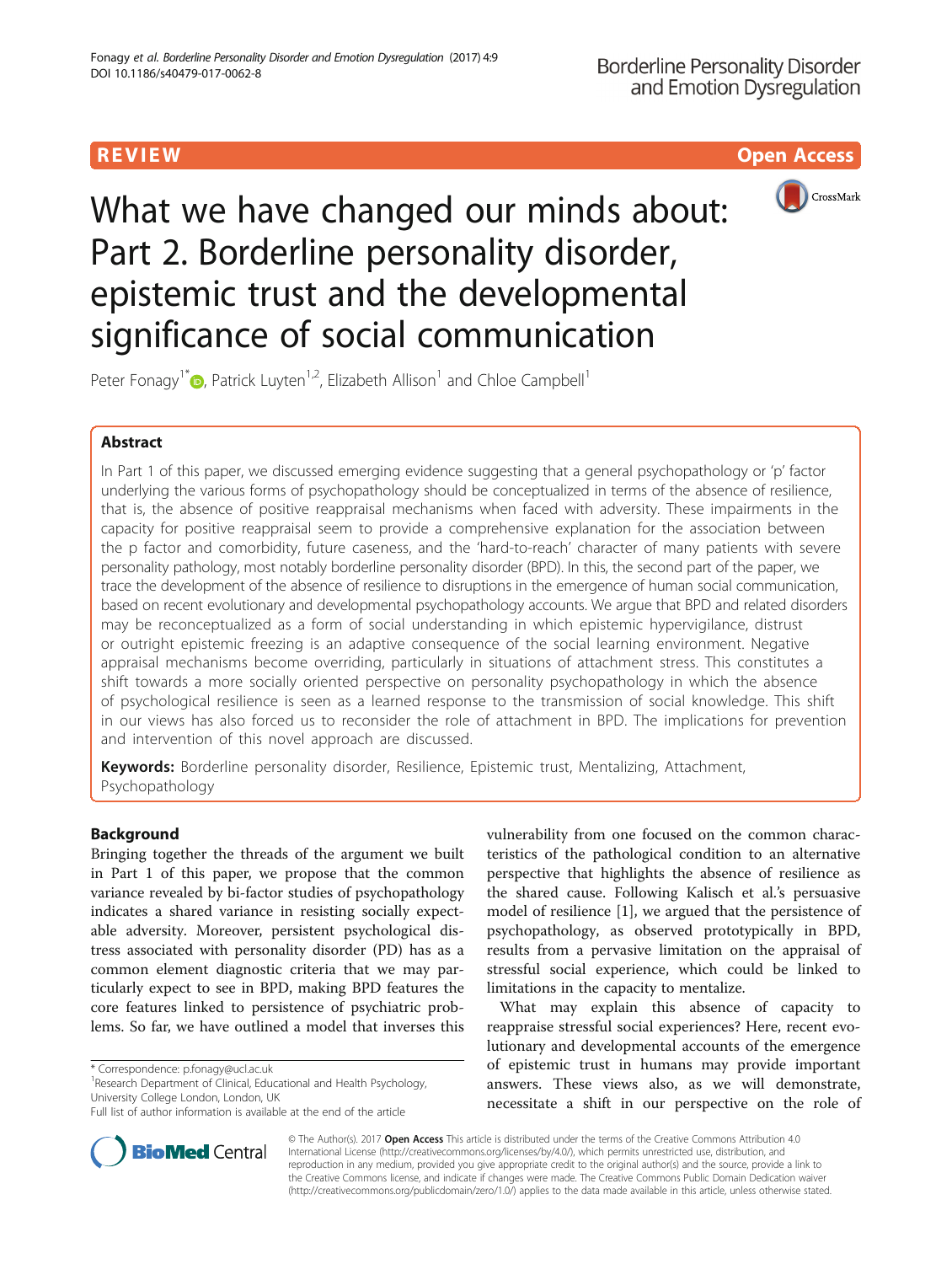attachment in BPD. Put briefly, the theory of epistemic trust posits that the human infant – most usually first within the context of early attachment relationships – is instinctively inclined to develop openness to the reception of social communications from their primary caregivers. Stated otherwise, epistemic trust is an adaptation allowing the infant to receive social knowledge from their better-informed elders [[2\]](#page-10-0), enabling them to benefit from the complex edifice of human knowledge that their immediate culture has available to them.

There are two possible bases on which cultural knowledge can be accepted by a learner as credible: they can either work it out for themselves (which is time-consuming, difficult, and often impossible) or they can rely on the epistemic trust they have in the authority of the communicator [\[3](#page-10-0), [4\]](#page-10-0). Trusting the communicator means that the learner does not have to go back to first principles each time they encounter novelty: a strange-looking tool without a selfevident purpose is accepted as being used as described by a trusted elder, because they have said so [\[5](#page-10-0)]. Being told in this way is enough, and saves an awful lot of time and effort, and indeed possibly allows the infant to grow up and build upon or revolutionize the use of the tool in question. This capacity to teach and learn social knowledge largely underpins the evolution of human culture [\[6\]](#page-10-0): it has been proposed that this form of cultural evolution, based on the transmission of knowledge via epistemically trusted communication, emerged during the late Pleistocene era [\[7](#page-10-0)].

The internalization of knowledge about the social world constitutes a particular kind of learning: it involves encoding the piece of knowledge as significant, relevant to the recipient and socially generalizable – that is, as an accepted and reusable piece of cultural currency. This specific form of learning is stimulated by ostensive cues generated by the communicator [[8](#page-10-0), [9\]](#page-10-0). Such cues trigger a pedagogic stance in the recipient, priming them to regard forthcoming communications as significant. Human infants display species-specific sensitivity and deference to non-verbal ostensive cues, such as eye contact, turn-taking contingent reactivity, being called by their name, and the use of a special tone of voice ('motherese') by the communicator [[10](#page-10-0), [11\]](#page-10-0). These ostensive cues have in common the quality that the recipient is recognized as a subjective, agentive self. Once epistemic trust is stimulated in this way, the channel for the transmission of knowledge is opened. Mimicry may be protected by human evolution because it generates epistemic trust, inevitably signalling recognition in the child by the imitating adult. A social smile (recognition of the self by the other) probably increases the tendency for imitation because the smile generates epistemic trust and opens the communication channel to receive knowledge.

It has been argued that this mechanism for opening the epistemic channel exists because it cannot be left open by default: it is adaptive for humans to adopt a position of epistemic vigilance unless they are reassured that it is safe to do otherwise [[4](#page-10-0), [5](#page-10-0)]. The notion that children are promiscuously credulous to those around them has been disproved by ample evidence suggesting the ways in which dubious social signifiers and poor past performance may render a social communicator suspect and their assertions about the world regarded with scepticism [[12, 13\]](#page-10-0). Epistemic vigilance is a necessary tool to protect against misinformation, whether as a consequence of malicious intent or incompetence on the part of the communicator [[4\]](#page-10-0). Therefore, although the purpose of epistemic trust is the transmission of data, its application is a highly psychological and relational process, dependent on calculations about who is trustworthy, authoritative and knowledgeable –in other words, about whose information is worthy of being encoded as relevant and culturally significant to the self.

## Epistemic mistrust and developmental psychopathology

In situations where a young learner's early environment is heavily populated by unreliable communicators, the opening of epistemic trust becomes problematic: it may be more adaptive to remain persistently vigilant about, or even closed off to, the communication of social knowledge. In the face of an abusive and hostile caregiver, whose intentions towards the infant or child are not benign, epistemic mistrust becomes entrenched as an appropriate adaptation that has been prepared by natural selection.

Consistent with these assumptions, an accumulating body of evidence indicates that childhood maltreatment, broadly defined, can have a negative impact on several aspects of social-cognitive competencies in individuals who have not yet been explicitly diagnosed with a mental disorder [[14](#page-10-0)–[17](#page-10-0)]. Young maltreated children display impairments with regard to several indices of mentalizing: (a) they engage in less symbolic and less childinitiated dyadic play [[18](#page-10-0), [19](#page-10-0)]; (b) they sometimes fail to show empathy when witnessing distress in other children [[20\]](#page-10-0); (c) they have poor affect regulation, which contributes to psychopathology and peer rejection in later life [\[21](#page-10-0)–[24](#page-10-0)]; importantly, (d) they make fewer references to their internal states [\[25\]](#page-10-0); and (e) they struggle to understand emotional expressions, particularly facial expressions [[26](#page-10-0), [27](#page-10-0)]; this latter feature has been observed even in studies that controlled for verbal IQ [[28](#page-10-0), [29](#page-10-0)].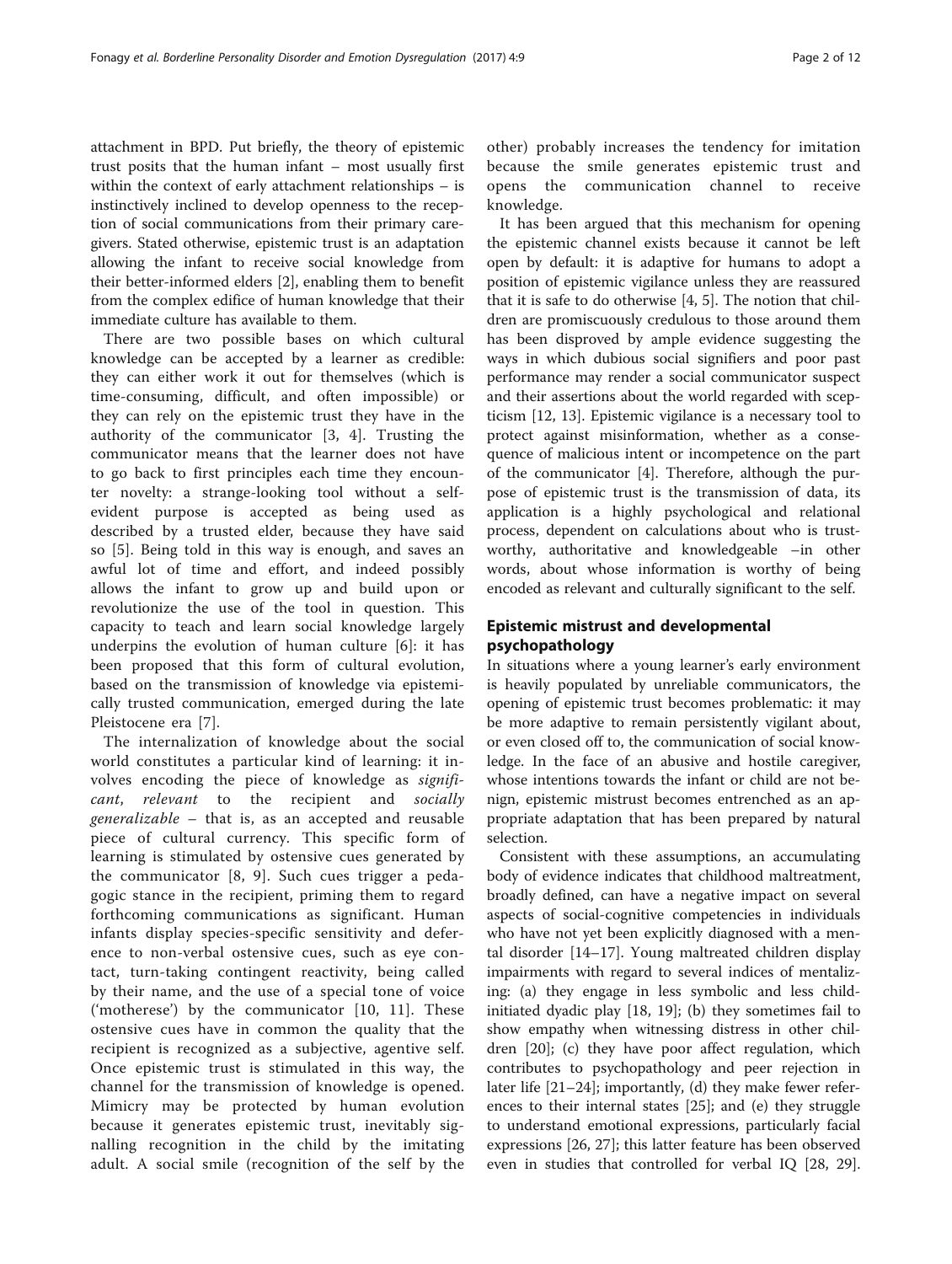The impact of maltreatment reaches into adulthood. A large-scale study of 5000 adults [\[30](#page-10-0)] found that maltreatment by parents in childhood was strongly associated with adult variations in theory of mind, or mental-state inferencing, as well as self-reported levels of social affiliation (social motivation and social support). Interestingly, this study found that face discrimination and face memory abilities in adulthood were relatively unaffected by early adversity. The findings confirm that social cognition may be the domain that it is particularly vulnerable to the effects of adverse childhood environments.

Impairments in epistemic trust are a further, and perhaps more damaging, long-term sequel of the experience of childhood maltreatment. Epistemic hypervigilance can manifest as the overinterpretation of motives, which can take the form of hypermentalizing [\[31](#page-10-0), [32](#page-10-0)], or pseudomentalizing [[33\]](#page-10-0). There is significant evidence that the quality of the relationship of a child to a given communicator determines the extent to which they acquire and generalize information from that communicator [[34](#page-10-0)–[36](#page-10-0)]. When in a state of epistemic hypervigilance, the recipient of a communication assumes that the communicator's intentions are other than those declared, and the information is therefore not treated as being from a deferential source. Most typically, epistemic mistrust manifests as the misattribution of intention and the assumption of malevolent motives behind another person's actions, and therefore treating them with epistemic hypervigilance (or conversely, in some instances, excessive inappropriate epistemic trust). There is evidence to suggest that a hypermentalizing stance is more characteristic of BPD in adolescence [\[31](#page-10-0), [32](#page-10-0)]. It is possible that this hypermentalizing typically subsides into a flatter profile of outright epistemic mistrust as the individual matures. We speculate that this pattern may partially account for the common life-course history of BPD symptoms, which demonstrates a reduction in impulsive symptoms over time but no lessening of the affective and social symptoms associated with BPD.

In a state of epistemic mistrust, the recipient of social communication may well understand what is being expressed to him/her, but he/she cannot encode it as relevant, internalize it, and appropriately reapply it. The consequence is that the regular process of modifying one's stable beliefs about the world in response to social communication is closed down or disrupted. This generates the quality of rigidity and being 'hard to reach' that therapists have often described in their work in the field of PD [\[37](#page-10-0)]. Change cannot happen in the therapeutic setting because, although the patient can hear and understand the communications transmitted to them by the therapist, the information cannot be accepted as relevant to them and generalizable to other social contexts. The persistent distress and social dysfunction

associated with PDs is the result of the destruction of epistemic trust in social knowledge of most kinds.

PD may therefore be best understood as a failure of communication arising from a breakdown in the capacity to forge learning relationships. We believe that this quality underlies the painful sense of isolation that characterizes the subjective experience of an individual with BPD.

### Reconsidering the role of attachment

The change of emphasis in relation to the role of attachment theory in the aetiology of PD we will consider in this section speaks to some of the long-standing criticisms of attachment theory that emerged from two directions: psychoanalysis and anthropology. The psychoanalytic criticism of attachment has tended to take the position that attachment theory is too mechanistic and reductionist; that its broad classifications leave attachment unable to engage with the subtlety and complexity of individual human subjectivity. These arguments have been well rehearsed [\[38](#page-10-0), [39\]](#page-10-0). Meanwhile, anthropologists have suggested that attachment theory disallows other kinds of complexity: those that arrive from cultural differences and varying environmental imperatives. Varying contexts might indeed generate different family configurations and caregiving expectations and structure, for example, alloparenting [[40\]](#page-10-0). As another example, the fluid capacity of caregivers to attach, disengage and reattach across their lives has been compellingly described by the anthropologist Scheper-Hughes in her work on mothering in an acutely impoverished milieu, where she observed mothers facing the death of their infants with apparently little sorrow, but become loving mothers to subsequent children or children who, having previously been given up on, went on to survive [\[41](#page-10-0)]. Similarly, historians have traced high rates of infanticide in many cultures (30–40% in early 19th century Milan, for example [\[42](#page-10-0)]). Indeed, early historians of childhood, such as Philippe Ariès [\[43](#page-10-0)] and Lawrence Stone [\[44\]](#page-10-0), characterized it as a state of unremitting abuse and brutality. Stone argued that the high levels of infant and child mortality in the pre-industrial era precluded the investment of love and affection in children that we would now consider normative [\[44](#page-10-0)]. More recently, this depiction of the experiences of children in the past has been displaced by a more subtle and complex portrait of how parents have historically perceived and related to their children [\[45\]](#page-10-0). Ample examples have been found of the ways in which children were recognized, loved, protected and mourned for by their caregivers (e.g. [[46, 47\]](#page-10-0)). These academic skirmishes over the sameness and difference of being a parent and a child across time, and the co-existence of love and violence in human experience, should not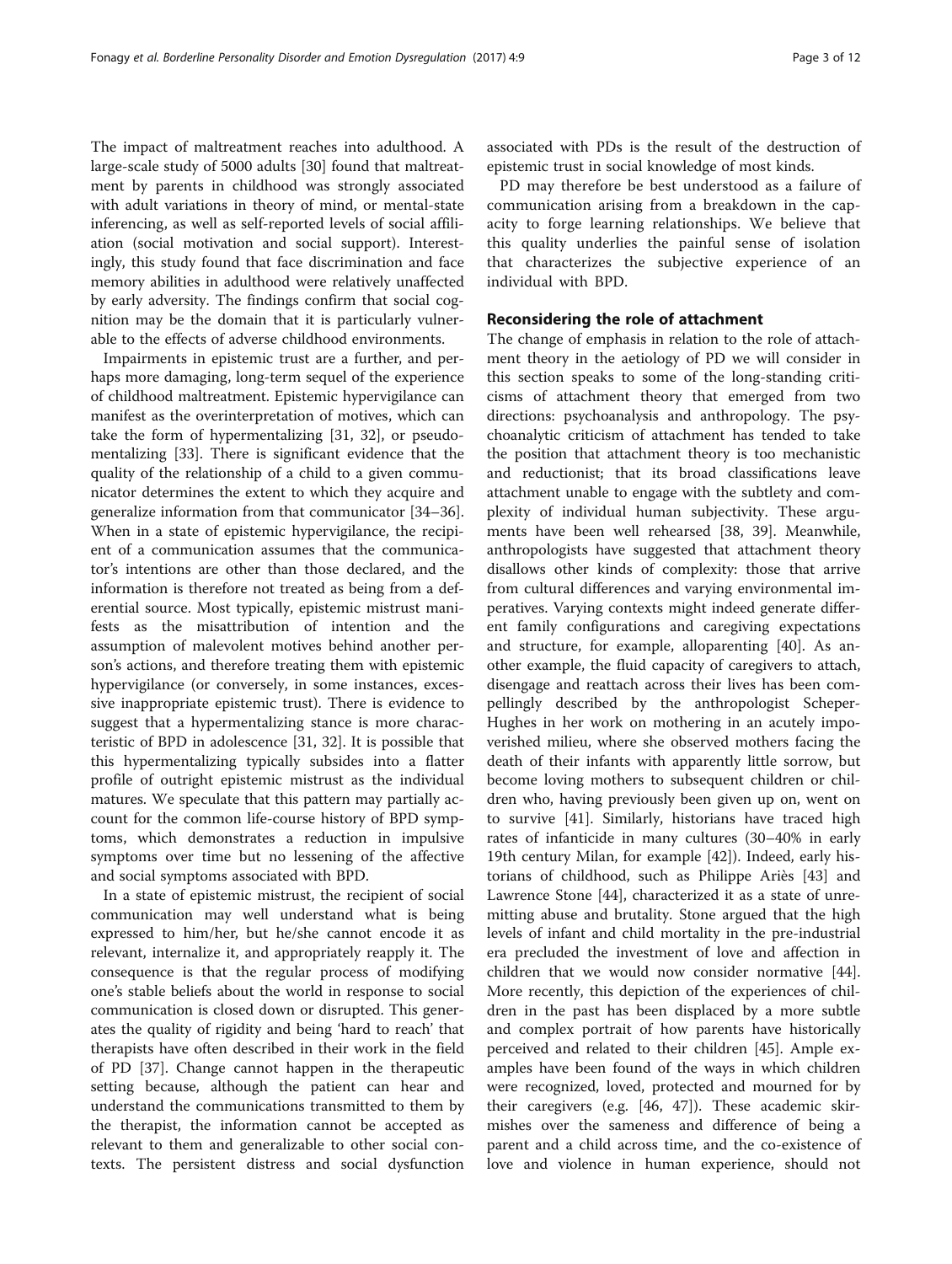surprise us from a clinical point of view: they are in keeping with our understanding of attachment as a universal human (and indeed mammalian) instinct, while still allowing us to recognize, for example, the high rates of infanticide that historians have traced in some periods [[42\]](#page-10-0). In all but the most cases extreme childrearing scenarios, attachments of some style do form; but it is possible that different social environments are likely to trigger different attachment styles as being more adaptive to each environment.

The attachment style to which the child is exposed may be protective of the child, even if it is harsh or cruel. We thus suggest that attachment styles are themselves one piece of social communication that the familial context is promoting about the most effective way to function in the prevailing culture. Attachment is part of a social signalling system telling the infant or young child to prioritize developing specific mentalizing capacities and particular patterns of behaviour. The family environment associated with BPD may entail triggering a particular style of adaptation to ensure survival to reproduction, albeit one that causes pain to the individual and is challenging to the immediately surrounding environment. For example, risky sexual behaviour in adolescents with a childhood history of neglect may be a way of increasing the likelihood that they will contribute to the gene pool. Such behaviours are resistant to change because the adaptation is triggered by natural selection; the individual's genes 'communicate' that this is most likely to ensure survival (of the genome) [[48](#page-10-0)]. Lower levels of mentalizing, greater aggressiveness and higher sensitivity to perceived threats may be adaptive responses to certain cultural environments. Natural selection has charged families with psychologically enculturating their children to maximize their likelihood of survival. Social learning from the immediate family and culture can help us account for the relationship between individual behaviours and the culture that engenders them. Low levels of interpersonal understanding, or even frank attacks on the self-awareness of individual family members, may be biologically successful, evolutionarily selected strategies. A stance of dismissing attachment and non-mentalizing is not experienced as a deficit by the person adopting this stance, but rather as the most appropriate strategy to ensure their survival. It further follows that if mentalizing interventions are to succeed with children, they need to occur in the context of the family [[33](#page-10-0)] and enhance the quality of mentalizing within the family system to which children are oriented to acquire social expectations.

At a theoretical level, this change in focus involves a certain reconfiguration of the role of attachment in developmental psychopathology. Like other authors [\[49](#page-10-0)], we have previously placed considerable weight on the

nature of attachment disorganization in our accounts of BPD based on the mentalizing model [\[50](#page-10-0)]. We maintain that the role of attachment is highly significant in the developmental origins of PD. However, we argue that its role might perhaps be best understood as only one (albeit very important) form of content learned from the social environment. This is congruent with recent work suggesting that the relationship between infant attachment status and later outcomes is more complicated than that suggested by early attachment studies [\[51](#page-10-0)]. Other findings have suggested limited evidence for linking childrearing environments to later outcomes and the fluctuating significance of infant attachment style across the life trajectory. For example, in infancy, the role of genes in determining security or insecurity of attachment is negligible and the childrearing environment is critical [[52\]](#page-10-0); however, in adolescence, the impact of genetic factors rises considerably, such that they predict 38 and 35% of security and insecurity, respectively [\[51](#page-10-0)]. Meanwhile, parental sensitivity – previously considered key for the transmission of attachment security in infancy (see a major meta-analysis by Verhage et al. [\[53](#page-10-0)]) – may have other functions beyond ensuring secure attachment, although this function is, of course, an important one. The relationship between parental sensitivity and developmental outcomes, according to recent and highly compelling findings by Kok et al. [\[54](#page-10-0)], may be more general and structural than can be captured by infant attachment status: these findings indicate that normal variation in maternal sensitivity is related to markers of optimal brain development. This suggests that the parenting environment supports the neurobiological architecture of higher-order cognitive function upon which the capacity to mentalize depends.

We suggest that the relationship between parental sensitivity, attachment and epistemic trust lies in the way in which epistemic trust in most normal circumstances develops in the context of attachment relationships. Secure attachment, which provides mostly consistent contingent parental responses to the child, also provides mostly consistent ostensive cueing and therefore the most fertile ground in which epistemic trust can emerge and subsequently generalize to new relationships. This, of course, follows Bowlby's description of internal working models [[55\]](#page-10-0). Attachment to a safe, sufficiently reliable and mentalizing caregiver provides the child with a sense of agency that allows the child to have some confidence both in their own interpretation of the social world, and in the good faith and general accuracy of their caregivers' communications [[56](#page-10-0)].

The role of attachment in our conception of personality has shifted as we have increasingly come to regard the conceptualization of linear causation in psychopathology as unhelpful; instead, we conceptualize the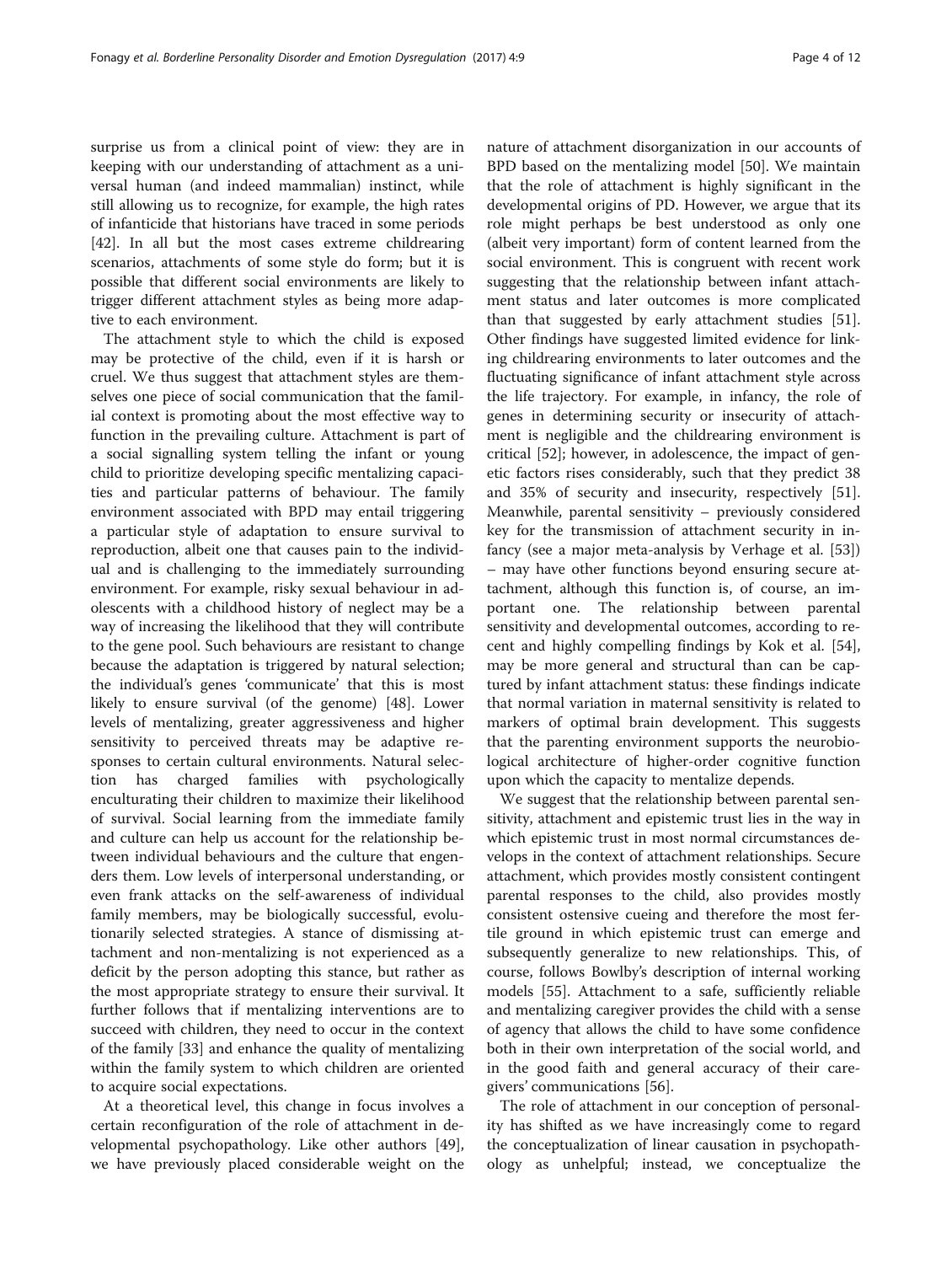perpetuation of PD being driven by loosely coupled interacting systems working in a circular way. A linear approach would posit that the capacity for mentalizing is vulnerable because of the social-emotional quality of early attachment experiences; partial, erratic mentalizing turns into an interpersonal vulnerability whereby a person feels interpersonally brittle because they cannot reliably process the psychological meaning of social experience, and vulnerable because they cannot process their own emotional reactions to these experiences.

Evidence suggests that attachment stress derails mentalizing judgments [\[57](#page-10-0)]; working in the other direction, attachment schemas predict mentalizing in adolescence [[58,](#page-10-0) [59\]](#page-11-0). According to this model, mentalizing and emotional regulation compete, and attachment insecurity has a catalytic role in disrupting the development of optimal mentalizing capacity.

Mentalizing difficulties lead to affect dysregulation, which in turn further disrupts mentalizing. Wherever this cycle starts, mentalizing problems lead to interpersonal conflict and social difficulties, which generate intense (social) affect such as shame, which is inadequately contextualized because of the failure of social cognition. This affect further undermines the capacity to mentalize, which can then create further social challenges, generating interpersonal conflict that will inevitably lead to higher emotional arousal. The emotional arousal is poorly modulated and causes further disruptions of social cognition as part of a recursive process, the final outcome of which is an individual lacking the higherorder cognitive capacity necessary to withstand even everyday social adversity.

The likely interaction between a history of adversity that challenges epistemic trust and mentalizing failure as both a cause and a consequence of emotion dysregulation culminates in a stance where the individual with limited mentalizing capacity cannot reliably detect ostensive cueing and adopts what is perceived to be a maladaptive pattern of rigidity – that is, inability to change. What emerges is an (implicit) attitude of mistrust in the social environment [[60\]](#page-11-0) and an incapacity to learn from social experience or to modify one's behaviour on the basis of social learning. In our view, these individuals are those with high 'p' scores whose disorders persist because of their inaccessibility to normalizing social influence. Their 'impermeability' to therapeutic influence comes not from the deep-seatedness of the pattern but its central manifestation of epistemic mistrust born of a dual core of a history of adversity and emotionally disrupted sensitivity to ostension. This is not a naive environmental theory promoting the quality of social interaction at the expense of biological factors: there is every reason to suspect that genetic predisposition, as well as the normal mixture of early environmental determinants, makes an individual more or less receptive to ostensive cues. The fact that therapeutic interventions have the capacity to promote sensitivity to ostensive cues in no way prejudges the balance of biological versus psychosocial influences on sensitivity to social cues. Because clinicians have historically linked nonresponsiveness to therapeutic intervention to characteristics of their patient rather than features of their own relationship to the patient, the pattern of epistemic mistrust/hypervigilance was regarded as a feature of the most stable system they could identify in their patient – their personality. As 'normal' personality is in fact far from stable, consistent or unmalleable in relation to social situations [\[61, 62\]](#page-11-0), perhaps disorders of personality are so called because, unlike normal personality, individuals with PDs have in common an absence of flexibility and great difficulty in adapting to changing social situations. Hence, epistemic mistrust may have its roots in part in disturbed attachment experiences, but ultimately it is a disorder of social communication or social learning. Its core is a compromised capacity for appropriately interpreting social actions in terms of mental states, which is what normally bolsters resilience, leaving the individual with dysfunctional social learning systems that are inadequate to assure adaptation in the face of 'normal' adversity.

Although this perspective has considerable bearing on our understanding of the subjective experience of BPD, it is also one that is consistent with a conceptualization of the human mind as having evolved to be highly social and culturally responsive. Therefore, it is a theory that is relevant to how we think about the relationship between the individual and culture, and it is of relevance to a much broader and more interdisciplinary way of thinking than our previous position was. This rather more systemic, less intrapsychic approach involves a repositioning of the role of attachment in developmental psychopathology to accommodate the imperatives of the wider social environment within which the dyadic relationship is located. The anthropologist Thomas Weisner expressed it thus:

The question that is important for many, if not most, parents and communities is not, "Is [this individual] child 'securely attached?'" but rather, "How can I ensure that my child knows whom to trust and how to share appropriate social connections to others? How can I be sure my child is with others and situations where he or she will be safe." Parents are concerned that the child learns culturally appropriate social behaviours that display proper social and emotional comportment and also show trust in appropriate other people. ([\[63](#page-11-0)], p. 263)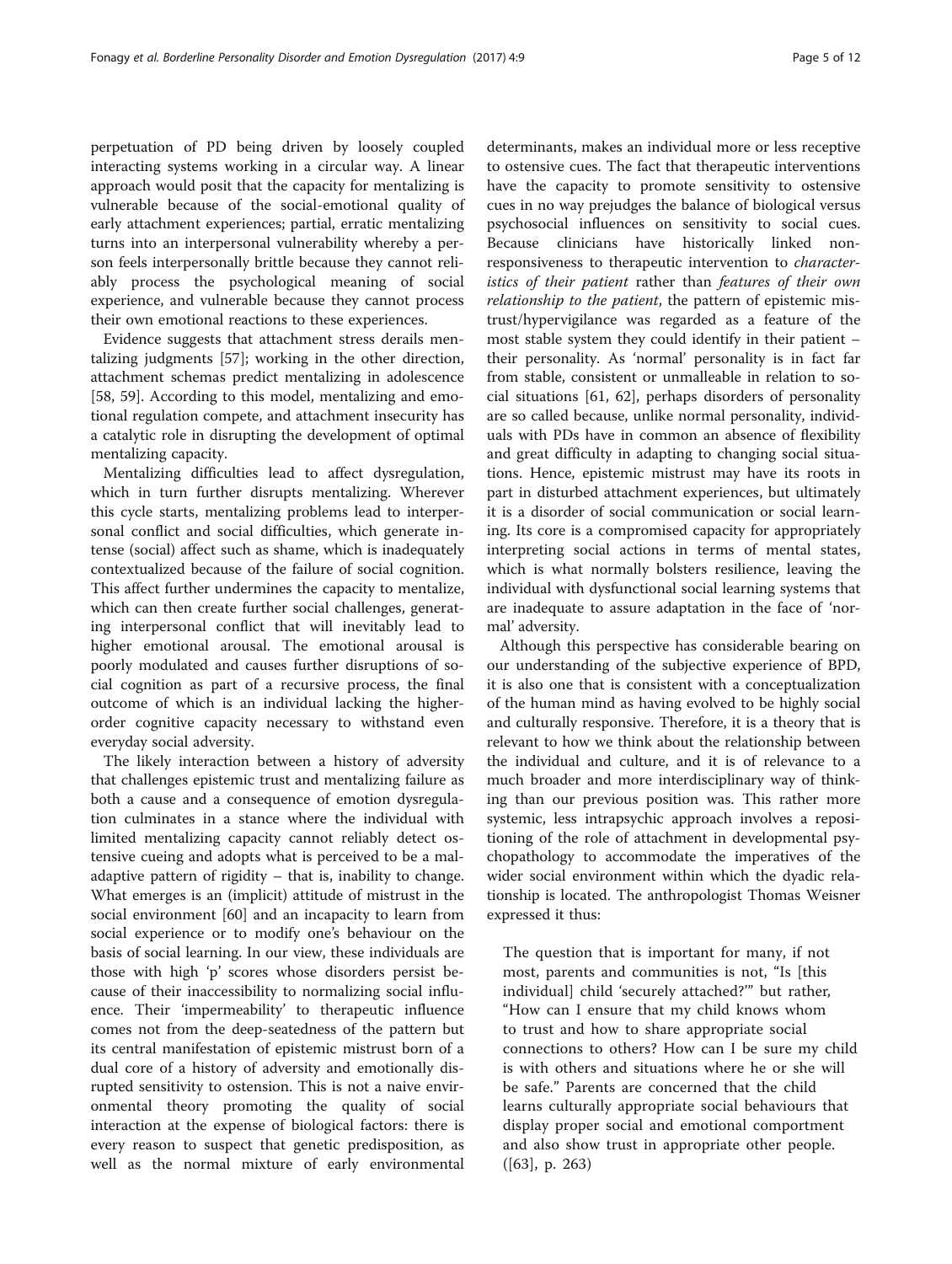Our thinking has – albeit from a different direction – come to a similar conclusion.

### The role of systems

If the lack of resilience we associate with BPD is to be understood as an inability to access positive appraisal and the inhibition mechanisms owing to imbalances in mentalizing and the associated compromise of epistemic trust, this also has implications for the system inhabited by that individual. As outlined earlier, we suggest that 'personality' dysfunction persists through the selfperpetuating cycle of social dysfunction and mentalizing difficulties. The resulting heightened affect disrupts the interpersonal environment, creating social challenges that derail mentalizing and in turn undermine social functioning.

A graphical display may help to illustrate these complex interactions (see Fig. 1). Emotion dysregulation, disrupted attachment histories and the disorganized insecure attachment system interact to generate social/ interpersonal dysfunction, a shared characteristic of PDs [[64, 65\]](#page-11-0). Such dysfunctions are best understood as communication failures rather than as properties or characteristics of the individual suffering from PD.

The failure of communication occurs at a number of levels. First, the social disruption associated with interpersonal conflict will itself compromise the processes of social learning and, in particular, of salutogenesis (the capacity to learn and benefit from the (social) environment). This is a systemic failure of communication that may characterize a family, the members of a social group such as a gang, a social subculture, or indeed an entire

culture. We will discuss such systemic failures in more detail below in terms of their impact on the network of social influence within which all socialization occurs.

Second, the loss of balanced mentalizing triggered by interpersonal conflict generally lessens interest in the content of communication and social information exchange. There is a pervasive loss of interest in intentionality; observable outcomes are gradually prioritized as indicators of attitudes and the general tenor of verbal communication is perceived as meaningless 'psychobabble' with few or no substantive implications for the life of the individual.

Third, social dysfunction, as well as the misinterpretation of social signals associated with the loss of mentalizing, leads to a probable failure to appropriately identify ostension – the sense that a communication is of personal relevance.

These factors (and probably many others) contribute to the individual's failure to develop epistemic trust in personally relevant communications. Again, we are keen to point out that this is not inherently a maladaptive process. The failure to develop epistemic trust leaves the natural function of epistemic vigilance in place. It is in fact an efficient adaptation and an indication that the individual is exercising appropriate caution in relation to social influence, which we see as manifesting in the undesirable persistence of antisocial expectations or schemata and the individual's relative imperviousness to social influence.

However, the absence of epistemic trust sets a limit upon social learning. This can render the individual increasingly ill-suited to function effectively within their



and the disorganized insecure attachment system generate social/interpersonal dysfunction. This undermines accurate social communication, causing social disruption, the misinterpretation of social signals, and difficulty in recognising ostensive cues from others. These difficulties in the area of social communication can give rise to epistemic mistrust in relation to the social environment. This is not inherently a maladaptive process: epistemic vigilance has a natural function. However, the absence of epistemic trust sets a limit upon social learning. This can render the individual potentially unable to function effectively within their social environment and can lead to further disruption in the social network, leaving the individual increasingly isolated and prone to further social/interpersonal dysfunction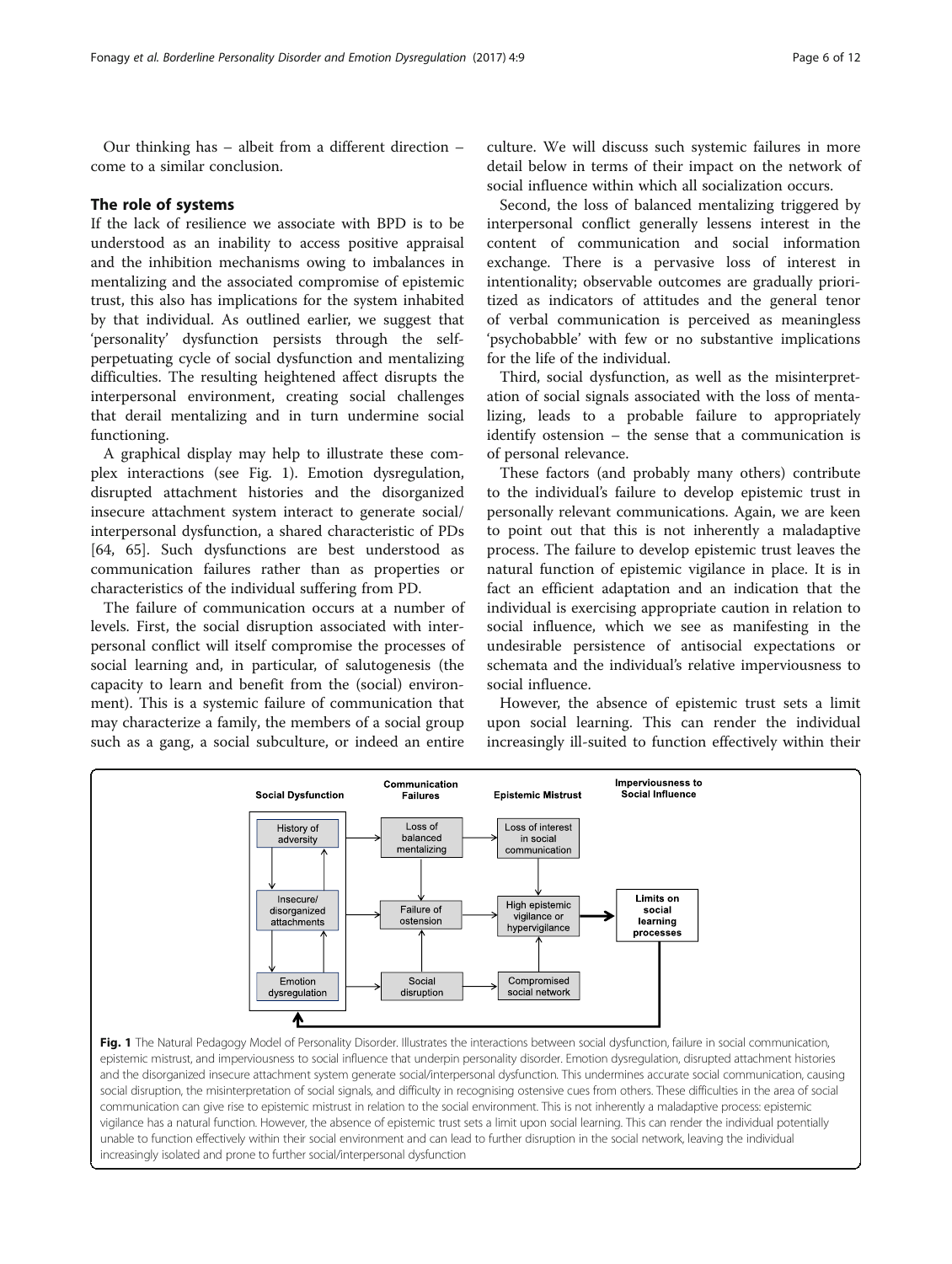social environment. Disruption of the social network within which the individual could (or perhaps should) function leaves them increasingly isolated and prone to further social/interpersonal dysfunction.

There are many levels at which systemic thinking applies to how we respond to PD. In terms of clinical work, a mentalizing team around the therapist is, we argue, essential for maintaining good practice. In the context of the persistent distress associated with PD, clinical encounters happen, by necessity, against the background of constant exposure to psychic equivalence and pretend or teleological modes [\[33](#page-10-0), [66](#page-11-0)]. We suggest that it is the impact of non-mentalizing on the system of social communication, and not the unchangeability of non-mentalizing per se, that makes PDs clinically challenging conditions. One of the defining characteristics of PD is that the patterns of social dysfunction shown by the patient are enduring. Indeed, as mentioned above, BPD in particular has traditionally been regarded as an almost untreatable condition; this is one of the factors that have contributed to the stigma experienced by those receiving a PD diagnosis. However, effective therapies for BPD now exist: at least nine forms of treatment have been tested in at least 20 randomized controlled trials [[67\]](#page-11-0), and patients with BPD should no longer be regarded as 'unhelpable'. We would argue that the apparent inconsistency that a condition has long been believed to be untreatable, yet appears to be more responsive to therapy than most mental disorders, is to be found to lie in the way the non-mentalizing actions of BPD patients can create non-mentalizing social systems that sustain their condition – including in the consulting room. We suggest that it is unrealistic to expect a clinician working with such patients to themself maintain an effective mentalizing stance in the medium to long term if they are not supported adequately to maintain their capacity to mentalize, ideally by a surrounding team that is not directly exposed to (and is thus protected from) the patient's dysfunctional social system.

Systemic interventions may be required to address these problems [[68\]](#page-11-0). In principle, the patient and therapist are isolated in a room, albeit with bidirectional social influence – the therapist is, after all, in a position to enhance the patient's capacity to reflect, to question and to focus simultaneously on both other and self, inside and outside. But the reality is that the therapist becomes embedded within the patient's social survival mechanism, which subsumes the obliteration of balanced mentalizing (normally erring on the side of being unreflective, externally focused, emotional and dominated by resonance rather than reflectiveness). The clinician's mentalizing, even if exceptional, is unlikely to be sufficient to be able to deal with such highly intense emotional situations and conflicts. Therapists require their own system of support relationships, primarily from other clinicians, in order to scaffold their capacity to mentalize and facilitate epistemic trust.

The self-perpetuating cycle of sustained dysfunction associated with BPD and a non-mentalizing social system reminds us of the international variability in the prevalence of BPD. It has been observed that BPD is less common in non-Western societies, possibly as a result of the fact that the lack of social capital and community support characteristic of many modern or modernizing societies leaves the individual more vulnerable to impulsivity and affective instability [\[69](#page-11-0)]. Available prevalence data suggest that Western countries with higher levels of inequality of wealth experience higher rates of BPD [\[70](#page-11-0)]. The anomie of modern life – that is, a lack of social connectiveness leading to dysregulation –described by Durkheim [\[71](#page-11-0)], and connected by other authors with the conditions that might account for national variations in BPD [\[69](#page-11-0)], can be read as a description of a systemic collapse of epistemic trust. This emphasis on the role of the social environment points to the value of thinking about ways in which a social climate can be encouraged to become more mentalizing to support a change process. Families are one obvious example of a systemic arena for the promotion of mentalizing that reinforces the learning of epistemic trust. Bateman and colleagues' development of the Families and Carers Training and Support programme (FACTS) for those supporting a family member with BPD is one example of a mentalizing intervention for the family [[72\]](#page-11-0).

The school is another system that seems ideal as the site for mentalizing interventions. Tellingly, evidence suggests that, of the many interventions that now exist to deal with bullying in schools, the most effective share the characteristic of involving the whole school [\[73](#page-11-0)]. A mentalizing-based approach, known as Creating a Peaceful School Environment (CAPSLE), is one of three bullying prevention strategies found by a large meta-analysis to be most effective [[74\]](#page-11-0) (the other two programmes were the Olweus Bully Prevention Program, whose generalizability has recently been questioned by Bradshaw [[75\]](#page-11-0), and Finland's KiVa national anti-bullying program [\[76](#page-11-0)]). The mentalizing approach of CAPSLE is a systemic one, which seeks to create a mentalizing climate and a group dynamic that can resist and limit the potency and currency carried by the individual acts of violence or aggression that are inevitable in a school [[77](#page-11-0)–[80\]](#page-11-0).

AMBIT (adaptive mentalization-based integrative therapy) is a third example of a clinical approach that combines mentalizing with thinking about the systems that surround an individual [\[81](#page-11-0), [82](#page-11-0)]. Originally developed for 'hard-to-reach' adolescents with complex needs, AMBIT is now being applied to younger and older client groups.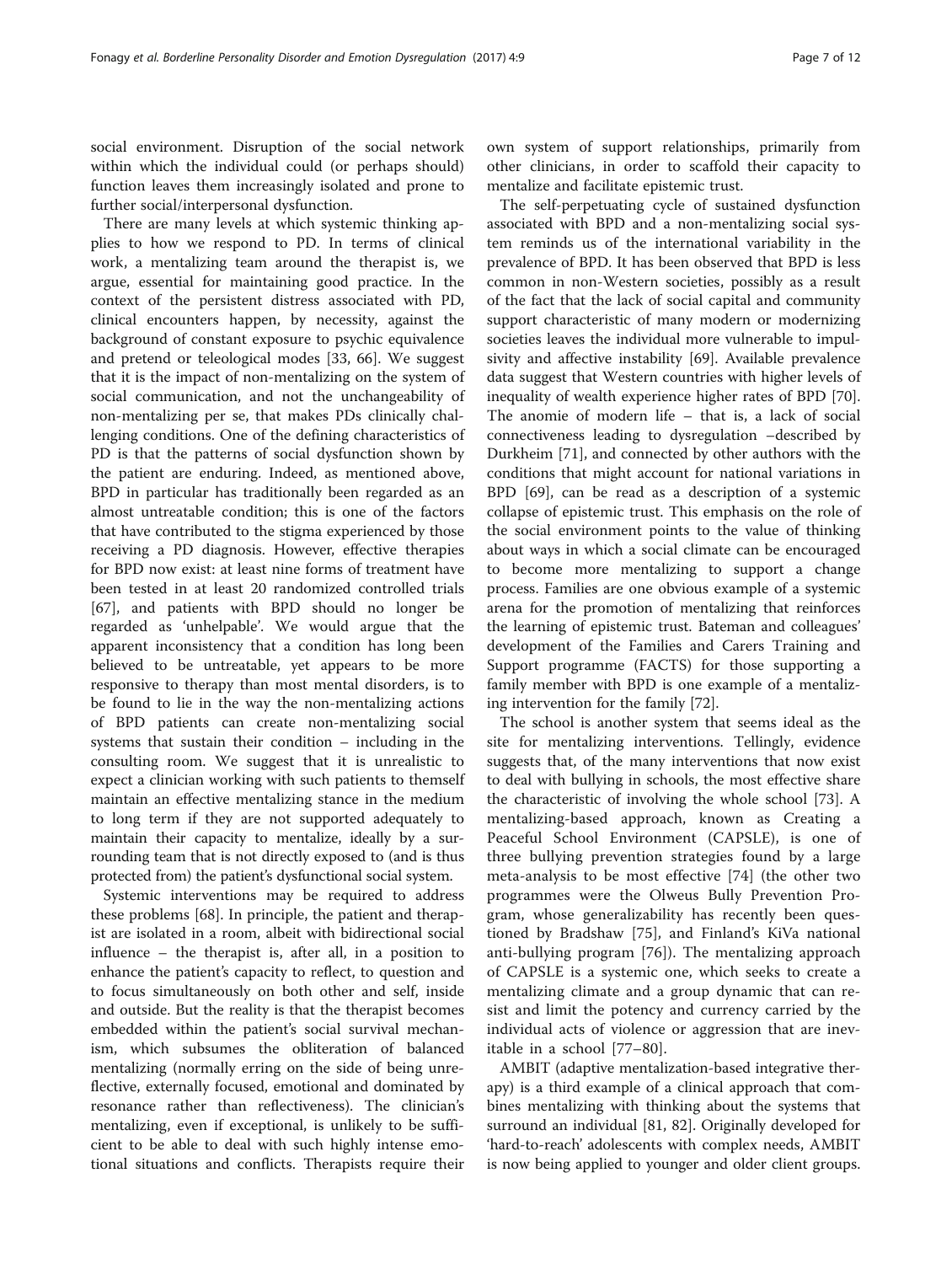Such clients present with multifaceted difficulties and so tend to attract complicated multi-agency and multi-professional networks aiming to provide help. At the same time, these clients tend to be highly alienated from conventional social networks, while often forming personal relationships that carry further risks. AMBIT seeks to counter these difficulties by using a main keyworker to, where possible, simplify the individual's experience of the complex network that surrounds them. The keyworker simultaneously seeks to support and encourage the non-professional social networks that surround the individual (e.g. the family, friendship groups or extra-curricular/activitybased groups), while also serving as a secure attachment base from which the individual might explore the social opportunities their environment presents. A final crucial component of this approach is its emphasis on the need for a supportive mentalizing system around the keyworker, given the anxieties and pressures involved in such therapeutic work.

The systemic mentalization-based interventions outlined above have in common their view of the individual as being temporarily separated from their social network, and of their capacity to form bonds of trust being shaky and prone to disruption. Without intervention, the person loses their epistemic safety net; the socially defined network of meanings is under threat. The interventions address the network, not just the individual or the therapist. In AMBIT, the links between the keyworker and the 'dis-integrating' (the term used in AMBIT to indicate the frequency with which the various agencies around a client may pull in opposite directions in their various attempts to work with the client) social care system around the family are an important focus. In CAPSLE, the non-mentalizing bully–victim–bystander is focused on by everyone within the whole school. FACTS aims to address the non-mentalizing within the family system. Common to each of these approaches is its capacity to ensure that epistemic trust – the meaningful transfer of information from one person to the other – is ultimately assured and protected. It is evident in CAPSLE where the disruption of epistemic function makes the intervention necessary; indeed, one of the outcome measures for this intervention is the improvement of children's scores in standardized assessments of educational attainment [[79\]](#page-11-0). In AMBIT, meaningful communication between different helping systems is resumed with the restoration of mentalizing. Similarly, in FACTS, with improved mentalizing the family can once again take up its function of social information transmission. It is in our opinion thus not mentalizing itself that is of direct benefit; it is the normal social functions that depend on mentalizing that bring the real therapeutic benefit.

Non-mentalizing social systems present a powerful cue that the individual is in an environment where social relations are not operating on the principle of shared goals, cooperation and interdependence. It is these behavioural imperatives that are, as Tomasello described, associated with our higher-order cognitive capacities [\[83](#page-11-0)]. When presented with cues that signify that we do not have access to collaborative social relations, we make cognitive adjustments, as evidenced by new research on Social Baseline Theory [[84\]](#page-11-0). As a simple illustration, hills are judged to be less steep when one is standing next to a friend, and there is a dose–response effect: the longer the friendship, the less steep the hill appears to be [\[84](#page-11-0), [85](#page-11-0)]. Coan et al. state that 'The human brain expects access to relationships characterized by interdependence, shared goals, and joint attention' ([\[84](#page-11-0)], p. 87). Violations of this increase stress and increase cognitive and physiological effort – 'social relationships decrease the predicted cost of the environment' ([[84\]](#page-11-0), p. 87). Social behaviour is so closely at the heart of the human evolutionary story that it is a fundamental instrument that humans use to 'mitigate risk and diminish the level of effort needed to accomplish goals' ([[84\]](#page-11-0), p. 87). In the absence of this social baseline, the environment is perceived to be more risky and costly in terms of effort. The accessibility of social support is one of the factors that humans – and other social animals – use in adjusting their appraisal bias.

Literature relating to research in non-human animals shows that the capacity of an organism to regulate its internal state according to evaluations of the external conditions (rather than through basic stimulus–response mechanisms) is fundamental to behavioural flexibility; it has been recently suggested that appraisal theory can be fruitfully brought into this thinking [[86](#page-11-0)]. In particular, it has been suggested that cognitive biases arising from the interference of affective states, as well as genetic and environmental factors, can affect the appraisal of ambiguous situations, which subsequently shapes resilience to stressful events [\[86](#page-11-0)]. One example is Harding and colleagues' classic finding that rats exposed to unstable housing conditions made more pessimistic evaluations of ambiguous stimuli, in a way that is similar to how anxious or depressed people tend to make negative judgments about ambiguous stimuli [[87](#page-11-0)]. Whereas previously, as attachment theorists, we may have made sense of the relationship between behavioural flexibility, social stimuli and appraisal in terms of internal working models, we now suggest that epistemic trust is the mechanism via which humans' behavioural flexibility arising from appraisals becomes compromised.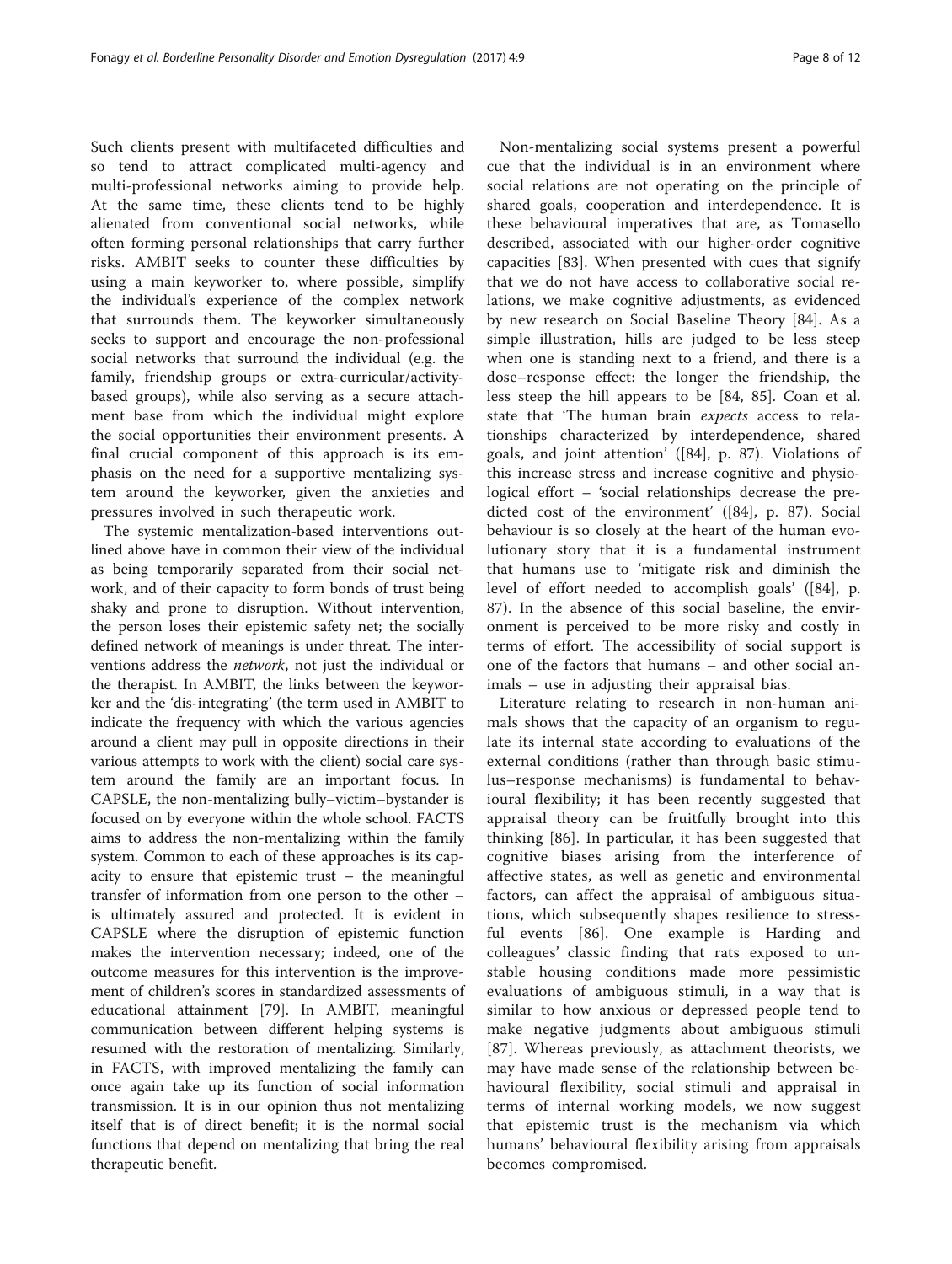### Implications for prevention and intervention

Different approaches to BPD from a theoretical and practical point of view appear to be embarrassingly similar in terms of outcome [[88, 89](#page-11-0)] in BPD. Based on the considerations outlined in this paper, we suggest that all effective treatments of BPD involve the same structure, namely that the re-emergence of epistemic trust requires three initially sequentially implemented but, as treatments unfold, increasingly concurrent forms of communication.

### Communication system 1

This entails the communication of therapeutic model-based content that indicates to the patient that the therapist has considerable knowledge as well as personal characteristics that may be highly valued by the patient. The knowledge communicated will naturally vary according to the treatment model (e.g. Transference Focused Psychotherapy will communicate information about primarily subtle intrapsychic relationships, while Dialectical Behavior Therapy will offer broader psychological constructs and coping strategies). Content analysis of all effective treatments reveal that the relationship of therapist and patient is supported by the former conveying a convincing understanding of the patient as an intentional agent which generates a sense of self-recognition. All evidence-based models of psychotherapy present models of mind, disorder and change that are accurate, helpful to patients and increase patients' capacity for understanding. However, they also need to overcome the epistemic hypervigilance ('not true', 'not relevant to me') presented by the patient. So, besides the content, this stage involves a subtle and rich process of ostensive cueing. Thus, even at this relatively early stage the therapist must present their information with mentalizing in mind, establishing collaboration with the patient, demonstrating that they see the patient's problems from their perspective, recognizing them as an agent, and with the attitude that the patient has things to teach the therapist. Through this, the therapist responds contingently to the patient. From the structural perspective we are presenting here, the therapist's attempt to apply his/her model to interactions with the patient serves as an ostensive cue, which increases the patient's epistemic trust and thus acts as a catalyst for therapeutic success. It does so to the extent that (a) the therapist is able to find and effectively transmit content that provides valuable ways for the patient to understand (mentalize) themselves and their reaction to others, and (b) the process of transmission involves the patient recognizing the truth and personal relevance of the content, so they become able to relax their epistemic mistrust.

### Communication system 2

Mentalizing may be a common factor in effective psychotherapies, but not in the sense that we originally intended [[90](#page-11-0)]. It is not that, regardless of the therapeutic model, patients learn the 'Esperanto' of mentalizing, or even the altogether more appealing discourse of 'plain old therapy' [[91](#page-11-0)]. The constant engagement of the patient by the therapist has several key features that are relevant to the restoration of epistemic trust. First, the therapist consistently recognizes the patient's agentiveness, focuses on him/her as an actor and negotiates from the perspective of the patient's self. Second, by marking the patient's experiences, the therapist acknowledges the patient's emotional state. Third, the therapist makes extensive use of ostensive cues to denote the personal relevance of the information transmitted and its generalizable social value. By mentalizing the patient effectively, the therapist models mentalizing, creating an open and trustworthy environment with low arousal. Structurally, a 'virtuous cycle' is put into motion: the therapist responds sensitively to the patient, the patient takes a step back from epistemic isolation, and the patient gradually begins to exercise his/her mentalizing skills, which, step by step, extend from the confines of the therapeutic context and generalize to his/her wider social context. This elicits an emotional reaction by the patient to the social context, giving the therapist further opportunity to respond sensitively. This process involves a complex and non-linear progression. Improving mentalizing is not its main goal, but the improved mentalizing that results from it enables the patient to start to approach and learn from their wider social context. Answering the question of why patients with a better capacity for mentalizing improve more in psychotherapy than those whose mentalizing is poorer helps us to understand the process. Mentalizing moderates the impact of therapeutic communications: a poorly mentalizing patient will frequently interpret the therapist's ostensive cues erroneously, and epistemic trust is thus not established. With improved mentalizing, the therapist's communications are appreciated and interpreted as trustworthy – and have the intended influence on the patient. The experience of having one's subjectivity understood – of being mentalized – is a necessary trigger for being able to receive and learn from the social knowledge that has the potential to change one's perception of oneself and the social world. The 'gift' of a mentalizing process in psychotherapy is to open up or restore the patient's receptivity to broader social influence, which is a precondition for social learning and healthy development at any age.

### Communication system 3

The greatest benefit from a therapeutic relationship comes from the generalizing of epistemic trust beyond therapy, such that the patient can continue to learn and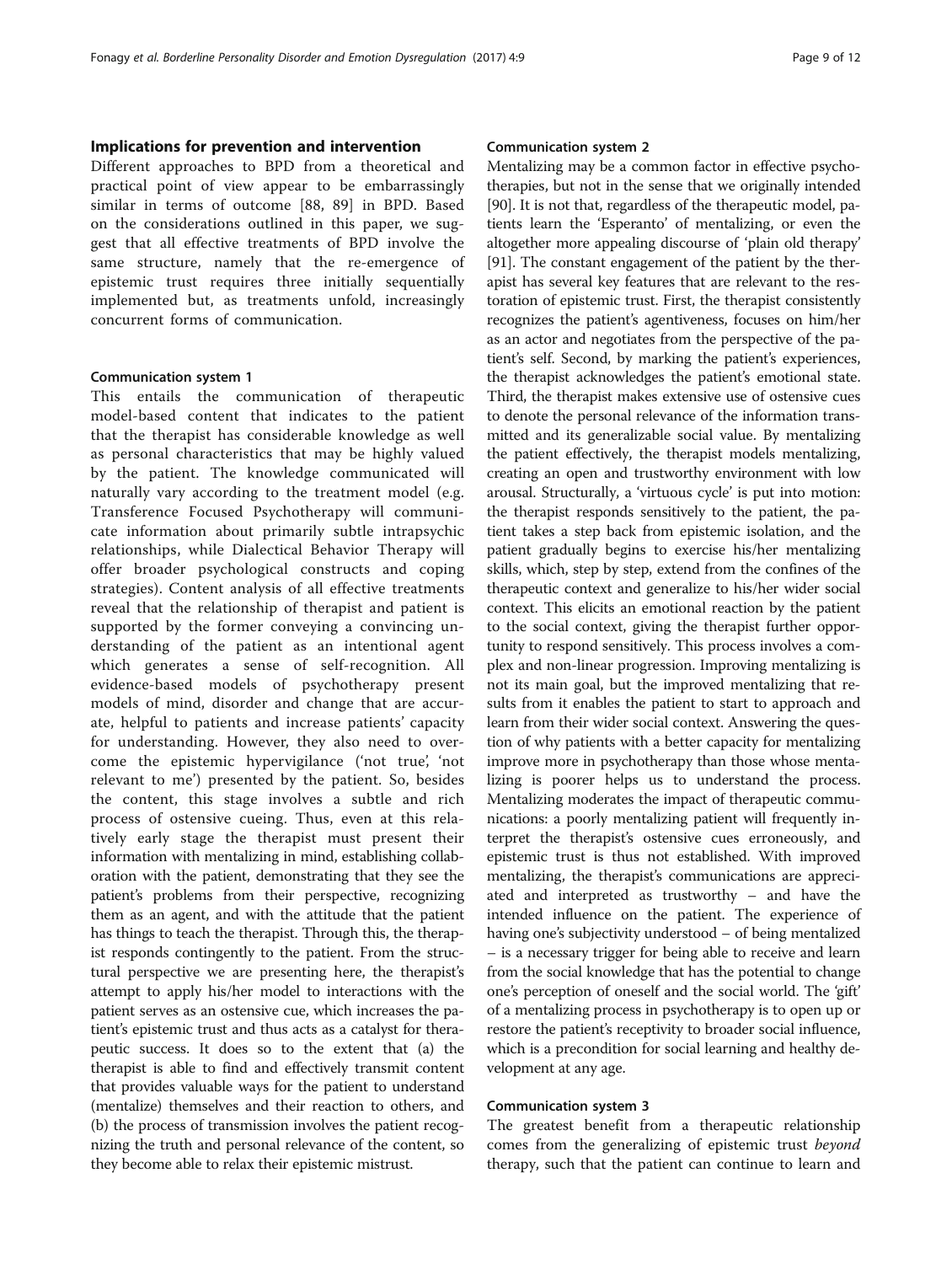grow from other relationships. Social learning in the context of epistemic trust is (re)established, and this leads to salutogenesis. The third communication system is a process of opening the person's mind via establishing epistemic trust (collaboration) so he/she can once again trust the social world by changing his/her expectations of it. This means that it is not just what is taught in therapy that helps the patient, but that the patient's capacity for learning from social situations is rekindled. Enhanced mentalizing allows the patient to achieve improved social relationships and recognize who is a reliable and trustworthy source of information – that is, who one can 'be friends with'. The improved epistemic trust and abandonment of rigidity enables learning from experience once again. So, therapeutic change is probably a consequence of how the patient comes to use their social environment, and not to what happens in therapy per se. The benefits of therapy remain contingent on what is accessible to patients in their particular social world. Therapeutic interventions are effective because they open the patient to social learning experiences which feed back in a virtuous cycle. If the environment is at least partly benign, therapy will 'work'.

This third system – social learning in the context of epistemic trust – is, according to our thinking, the mechanism at work in the circular and self-perpetuating relationship between BPD and the social context. The conceptualization of the three communication systems outlined here involves an acknowledgment of the inherent limitations of clinical interventions in cases where the patient's wider social environment does not support mentalizing. The implication of this is that what happens in any therapeutic intervention cannot on its own be expected to be enough to bring about any lasting significant improvement in the patient's state. Indeed, in certain circumstances it would be maladaptive for the individual to develop epistemic trust and lower their social defences – for instance, in social environments characterized by high levels of aggression or violence, in which an external, non-reflective, rapidly responding affective focus on others as opposed to the self would be better prioritized as a survival strategy.

### **Conclusions**

Several features of the theoretical approach presented in this paper await further empirical confirmation, but according to the theory of epistemic trust and social learning, the lack of resilience, or positive appraisal, characteristic of individuals with BPD may be, in a sense, mislabelling. It may be more accurate to characterize BPD as an 'emergency mode' form of social understanding in which epistemic hypervigilance, distrust, or outright epistemic freezing is an adaptive consequence to the individual's social environment. For various possible reasons, the individual has adopted negative appraisal mechanisms as a default. This is a highly socially oriented perspective on personal psychopathology. The key argument is that BPD (or other manifestations of the absence of psychological resilience) is the outcome of the ways in which the individual has learned to respond to the transmission of social knowledge within their own social environment.

Future research is needed to investigate these assumptions in more detail. This may also lead to the development of new prevention and intervention strategies, which are urgently needed, particularly given the increasing recognition of the need for prevention strategies for BPD [[92, 93](#page-11-0)].

#### Abbreviations

AMBIT: Adaptive mentalization-based integrative therapy; BPD: Borderline personality disorder; CAPSLE: Creating a Peaceful School Learning Environment; FACTS: Families and Carers Training and Support programme; PD: Personality disorder

#### Acknowledgements

We are indebted to many colleagues for inspiring and contributing to the ideas presented in this paper: Professor Eia Asen, Professor Anthony Bateman, Dr Dickon Bevington, Professor Pasco Fearon, Professor George Gergely, Professor Alessandra Lemma, Dr Trudie Roussow and Professor Mary Target.

#### Funding

PF is in receipt of a National Institute for Health Research (NIHR) Senior Investigator Award (NF-SI-0514-10157). PF was in part supported by the NIHR Collaboration for Leadership in Applied Health Research and Care (CLAHRC) North Thames at Barts Health NHS Trust. The views expressed are those of the authors and not necessarily those of the NHS, the NIHR or the Department of Health.

#### Availability of data and materials

Not applicable.

#### Authors' contributions

All the authors contributed equally to the writing of this article. All authors read and approved the final manuscript.

#### Competing interests

PF developed and currently trains for mentalization-based treatment; the proceeds of these trainings are paid to the Anna Freud National Centre for Children and Families, of which he is Chief Executive.

#### Consent for publication

Not applicable.

#### Ethics approval and consent to participate Not applicable.

Publisher's Note

Springer Nature remains neutral with regard to jurisdictional claims in published maps and institutional affiliations.

#### Author details

<sup>1</sup> Research Department of Clinical, Educational and Health Psychology, University College London, London, UK. <sup>2</sup> Faculty of Psychology and Educational Sciences, KU Leuven, Leuven, Belgium.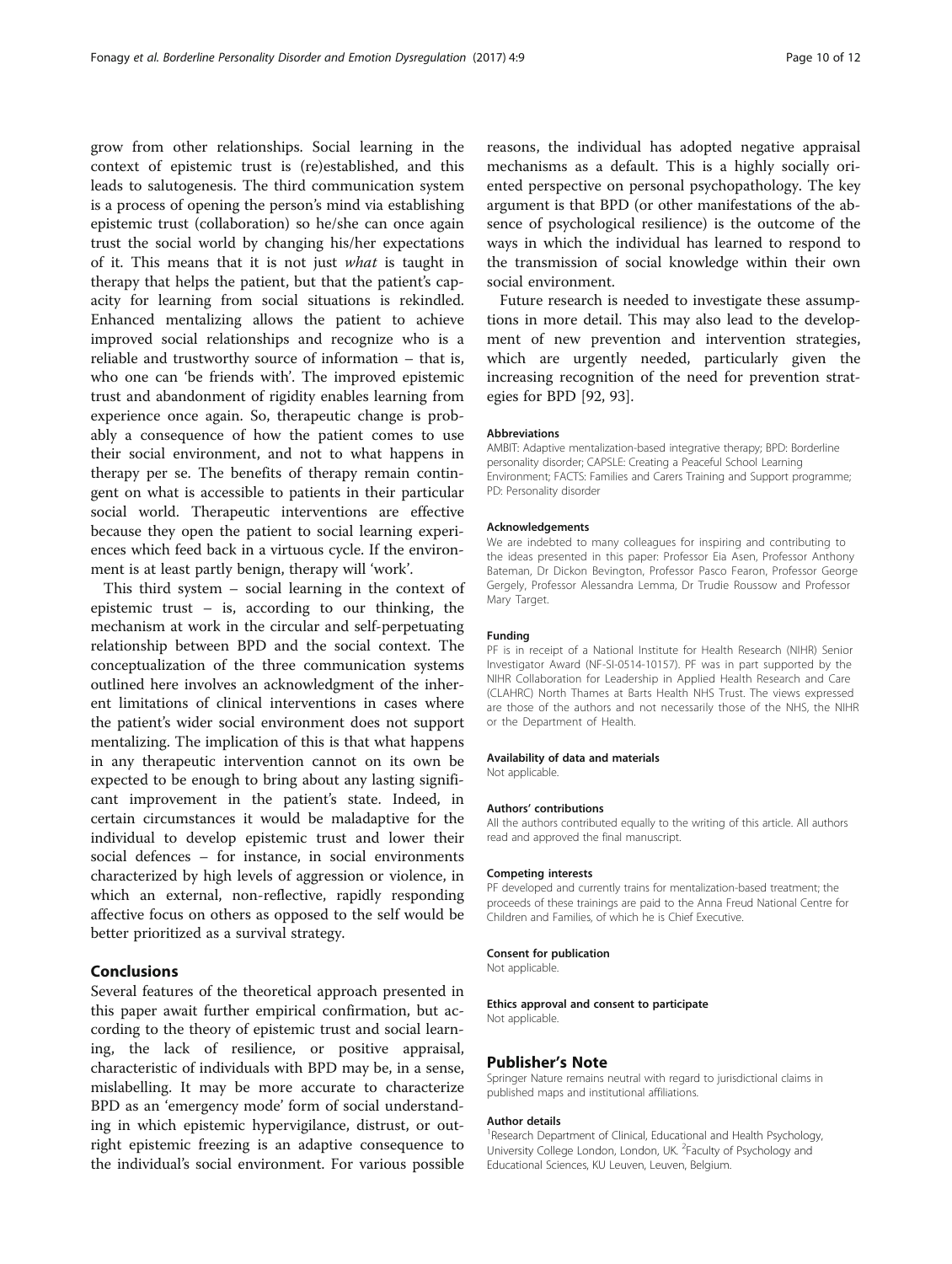### <span id="page-10-0"></span>Received: 7 March 2017 Accepted: 21 March 2017 Published online: 11 April 2017

#### References

- 1. Kalisch R, Muller MB, Tuscher O. A conceptual framework for the neurobiological study of resilience. Behav Brain Sci. 2015;38:e92.
- 2. Gergely G, Egyed K, Kiraly I. On pedagogy. Dev Sci. 2007;10:139–46.
- 3. Wilson D, Sperber D. Meaning and relevance. Cambridge: Cambridge University Press; 2012.
- 4. Sperber D, Clement F, Heintz C, Mascaro O, Mercier H, Origgi G, Wilson D. Epistemic vigilance. Mind Lang. 2010;25:359–93.
- 5. Recanati F. Can we believe what we do not understand? Mind Lang. 1997; 12:84–100.
- 6. Wilson DS. Evolution on the level of communities. Science. 1976;192: 1358–60.
- 7. Wilson DS, Wilson EO. Rethinking the theoretical foundation of sociobiology. Q Rev Biol. 2007;82:327–48.
- 8. Sperber D, Wilson D. Relevance: communication and cognition. 2nd ed. Malden: Blackwell; 1995.
- 9. Russell B. An inquiry into meaning and truth. London: Allen & Unwin; 1940.
- 10. Csibra G, Gergely G. Natural pedagogy. Trends Cogn Sci. 2009;13:148–53.
- 11. Csibra G, Gergely G. Natural pedagogy as evolutionary adaptation. Philos Trans R Soc Lond B Biol Sci. 2011;366:1149–57.
- 12. Brosseau-Liard P, Cassels T, Birch S. You seem certain but you were wrong before: developmental change in preschoolers' relative trust in accurate versus confident speakers. PLoS ONE. 2014;9:e108308.
- 13. Koenig MA, Harris PL. The role of social cognition in early trust. Trends Cogn Sci. 2005;9:457–9.
- 14. Smith M, Walden T. Understanding feelings and coping with emotional situations: a comparison of maltreated and nonmaltreated preschoolers. Soc Dev. 1999;8:93–116.
- 15. Cicchetti D, Rogosch FA, Maughan A, Toth SL, Bruce J. False belief understanding in maltreated children. Dev Psychopathol. 2003;15:1067–91.
- 16. Pears KC, Fisher PA. Emotion understanding and theory of mind among maltreated children in foster care. Dev Psychopathol. 2005;17:47–65.
- 17. Ensink K, Normandin L, Target M, Fonagy P, Sabourin S, Berthelot N. Mentalization in children and mothers in the context of trauma: an initial study of the validity of the Child Reflective Functioning Scale. Br J Dev Psychol. 2015;33:203–17.
- 18. Alessandri SM. Play and social behavior in maltreated preschoolers. Dev Psychopathol. 1991;3:191–205.
- 19. Valentino K, Cicchetti D, Toth SL, Rogosch FA. Mother-child play and maltreatment: a longitudinal analysis of emerging social behavior from infancy to toddlerhood. Dev Psychol. 2011;47:1280–94.
- 20. Klimes-Dougan B, Kistner J. Physically abused preschoolers' responses to peers' distress. Dev Psychol. 1990;25:516–24.
- 21. Maughan A, Cicchetti D. Impact of child maltreatment and interadult violence on children's emotion regulation abilities and socioemotional adjustment. Child Dev. 2002;73:1525–42.
- 22. Kim J, Cicchetti D. Longitudinal pathways linking child maltreatment, emotion regulation, peer relations, and psychopathology. J Child Psychol Psychiatry. 2010;51:706–16.
- 23. Robinson LR, Morris AS, Heller SS, Scheeringa MS, Boris NW, Smyke AT. Relations between emotion regulation, parenting, and psychopathology in young maltreated children in out of home care. J Child Fam Stud. 2009;18:421–34.
- 24. Kay CL, Green JM. Social cognitive deficits and biases in maltreated adolescents in U.K. out-of-home care: relation to disinhibited attachment disorder and psychopathology. Dev Psychopathol. 2016; 28:73–83.
- 25. Shipman KL, Zeman J. Emotional understanding: a comparison of physically maltreating and nonmaltreating mother-child dyads. J Clin Child Psychol. 1999;28:407–17.
- 26. During SM, Mcmahon RJ. Recognition of emotional facial expressions by abusive mothers and their children. J Clin Child Psychol. 1991;20:132–9.
- 27. Koizumi M, Takagishi H. The relationship between child maltreatment and emotion recognition. PLoS ONE. 2014;9:e86093.
- 28. Shenk CE, Putnam FW, Noll JG. Predicting the accuracy of facial affect recognition: the interaction of child maltreatment and intellectual functioning. J Exp Child Psychol. 2013;114:229–42.
- 29. Camras LA, Ribordy S, Hill J, Martino S, Sachs V, Spaccarelli S, Stefani R. Maternal facial behavior and the recognition and production of emotional expression by maltreated and nonmaltreated children. Dev Psychol. 1990;26: 304–12.
- 30. Germine L, Dunn EC, McLaughlin KA, Smoller JW. Childhood adversity is associated with adult theory of mind and social affiliation, but not face processing. PLoS ONE. 2015;10:e0129612.
- 31. Sharp C, Pane H, Ha C, Venta A, Patel AB, Sturek J, Fonagy P. Theory of mind and emotion regulation difficulties in adolescents with borderline traits. J Am Acad Child Adolesc Psychiatry. 2011;50:563–73.
- 32. Sharp C, Ha C, Carbone C, Kim S, Perry K, Williams L, Fonagy P. Hypermentalizing in adolescent inpatients: treatment effects and association with borderline traits. J Pers Disord. 2013;27:3–18.
- 33. Asen E, Fonagy P. Mentalization-based therapeutic interventions for families. J Fam Ther. 2012;34:347–70.
- 34. Lane JD, Harris PL. The roles of intuition and informants' expertise in children's epistemic trust. Child Dev. 2015;86:919–26.
- 35. Shafto P, Eaves B, Navarro DJ, Perfors A. Epistemic trust: modeling children's reasoning about others' knowledge and intent. Dev Sci. 2012;15:436–47.
- 36. Mascaro O, Sperber D. The moral, epistemic, and mindreading components of children's vigilance towards deception. Cognition. 2009;112:367–80.
- 37. Fonagy P, Luyten P, Allison E. Epistemic petrification and the restoration of epistemic trust: a new conceptualization of borderline personality disorder and its psychosocial treatment. J Pers Disord. 2015;29:575–609.
- 38. Fonagy P, Campbell C. Bad blood revisited: attachment and psychoanalysis, 2015. Brit J Psychother. 2015;31:229–50.
- 39. Fonagy P. Attachment theory and psychoanalysis. New York: Other Press; 2001.
- 40. Hrdy SB. Mothers and others. Boston: Harvard University Press; 2011.
- 41. Scheper-Hughes N. Death without weeping: the violence of everyday life in Brazil. Berkeley: University of California Press; 1993.
- 42. Marten J. Family relationships. In: Heywood C, editor. A cultural history of childhood and family in the age of empire. Oxford: Berg; 2010. p. 19–38.
- 43. Ariès P. Centuries of childhood. Harmondsworth: Penguin; 1973.
- 44. Stone L. The family, sex and marriage. New York: Harper & Row; 1977.
- 45. Heywood C. A history of childhood. Cambridge: Polity Press; 2001.
- 46. Golden M. Did the ancients care when their children died? Greece Rome. 1988;35:152–63.
- 47. Pollock L. Forgotten children: parent-child relations from 1500 to 1900. New York: Cambridge University Press; 1983.
- 48. Hamilton WD. The genetical evolution of social behaviour. II. J Theor Biol. 1964;7:17–52.
- 49. Gunderson JG. The borderline patient's intolerance of aloneness: insecure attachments and therapist availability. Am J Psychiatry. 1996;153:752–8.
- 50. Fonagy P, Target M. Playing with reality: III. The persistence of dual psychic reality in borderline patients. Int J Psychoanal. 2000;81:853–74.
- 51. Fearon P, Shmueli-Goetz Y, Viding E, Fonagy P, Plomin R. Genetic and environmental influences on adolescent attachment. J Child Psychol Psychiatry. 2014;55:1033–41.
- 52. Bokhorst CL, Bakermans-Kranenburg MJ, Fearon RM, Van IMH, Fonagy P, Schuengel C. The importance of shared environment in mother-infant attachment security: a behavioral genetic study. Child Dev. 2003;74:1769–82.
- 53. Verhage ML, Schuengel C, Madigan S, Fearon RM, Oosterman M, Cassibba R, Bakermans-Kranenburg MJ, Van IJzendoorn MH. Narrowing the transmission gap: A synthesis of three decades of research on intergenerational transmission of attachment. Psychol Bull. 2016;142:337–66.
- 54. Kok R, Thijssen S, Bakermans-Kranenburg MJ, Jaddoe VW, Verhulst FC, White T, Van IJzendoorn MH, Tiemeier H. Normal variation in early parental sensitivity predicts child structural brain development. J Am Acad Child Adolesc Psychiatry. 2015;54:824–31 e1.
- 55. Bowlby J. Attachment and loss, Vol. 3: Loss: sadness and depression. London: Hogarth Press and Institute of Psycho-Analysis; 1980.
- 56. Corriveau KH, Harris PL, Meins E, Fernyhough C, Arnott B, Elliott L, Liddle B, Hearn A, Vittorini L, de Rosnay M. Young children's trust in their mother's claims: longitudinal links with attachment security in infancy. Child Dev. 2009;80:750–61.
- 57. Nolte T, Bolling DZ, Hudac CM, Fonagy P, Mayes L, Pelphrey KA. Brain mechanisms underlying the impact of attachment-related stress on social cognition. Front Hum Neurosci. 2013;7:816.
- 58. Dykas MJ, Cassidy J. Attachment and the processing of social information across the life span: theory and evidence. Psychol Bull. 2011;137:19–46.